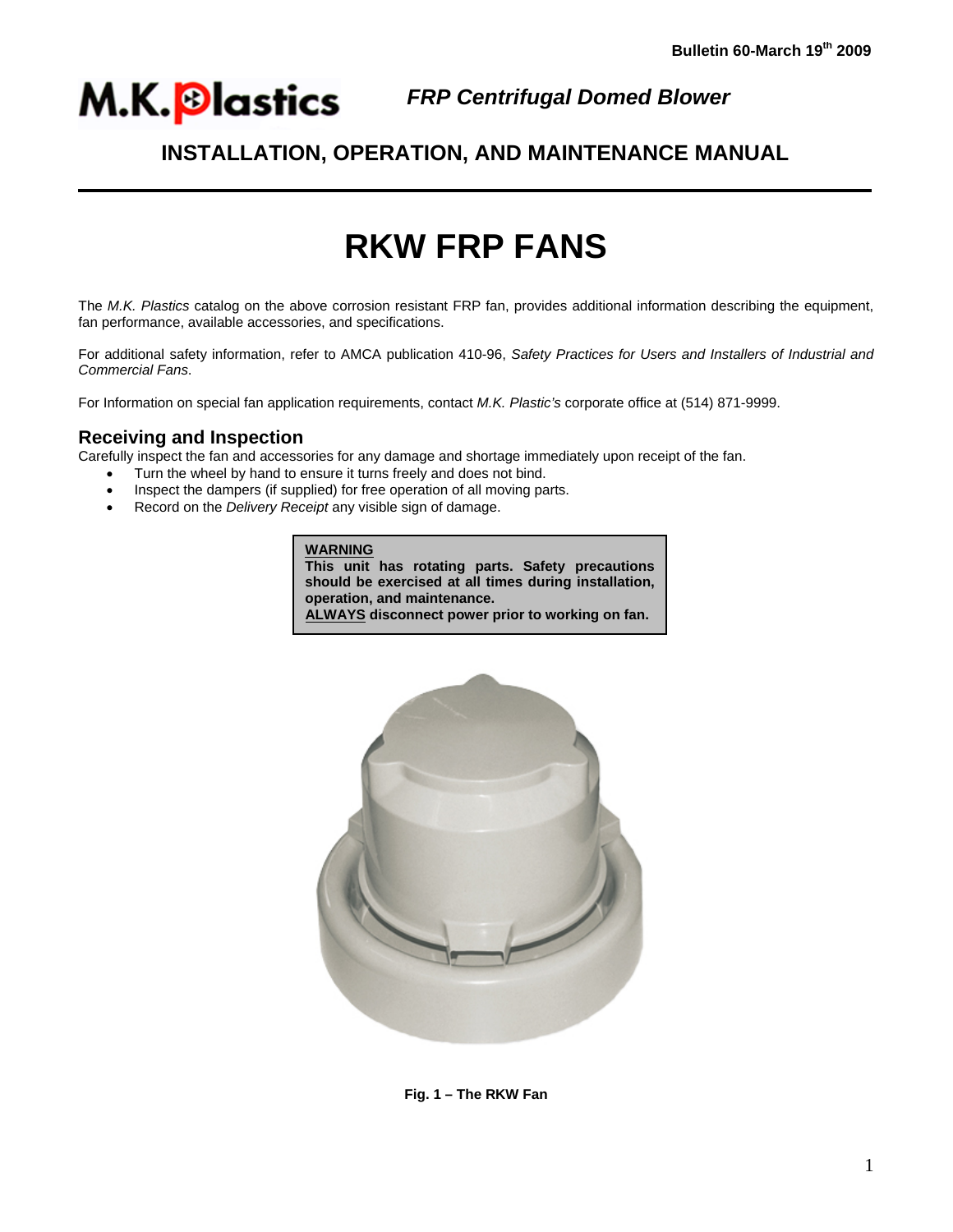### **Storage**

If the fan is stored for any length of time prior to installation, completely coat the bearings, (if the fan has pillow-block bearings), with grease or moisture inhibiting oil (refer to Lubricants on page 8). Rotate the wheel several revolutions every three to five days to keep a coating of grease on all internal bearing parts.

### **Outdoor Storage**

To maintain good working condition of the fan when it is stored outdoors, follow the additional instructions below.

- 1. Cover the outlet to prevent the accumulation of dirt and moisture in the housing.
- 2. Periodically rotate the wheel and operate dampers (if supplied).
- 3. Periodically inspect the unit to prevent damaging conditions.

**Personal Safety Disconnect switches are recommended. Place the disconnect switch near the fan in order that the power can be swiftly cut off in case of an emergency, and in order that maintenance personnel are provided complete control of the power source.** 

### **Fan Installation**

#### **Roof Mounted Fans**

Roof mounted fans should normally be attached to equipment support curbs to keep them above the roof line by at least 12". To install the roof curb, the fan must be disassembled to be able to attach the fan to the curb. See Fig. 2 for details.



**Fig. 2 – Roof Curb Mounted**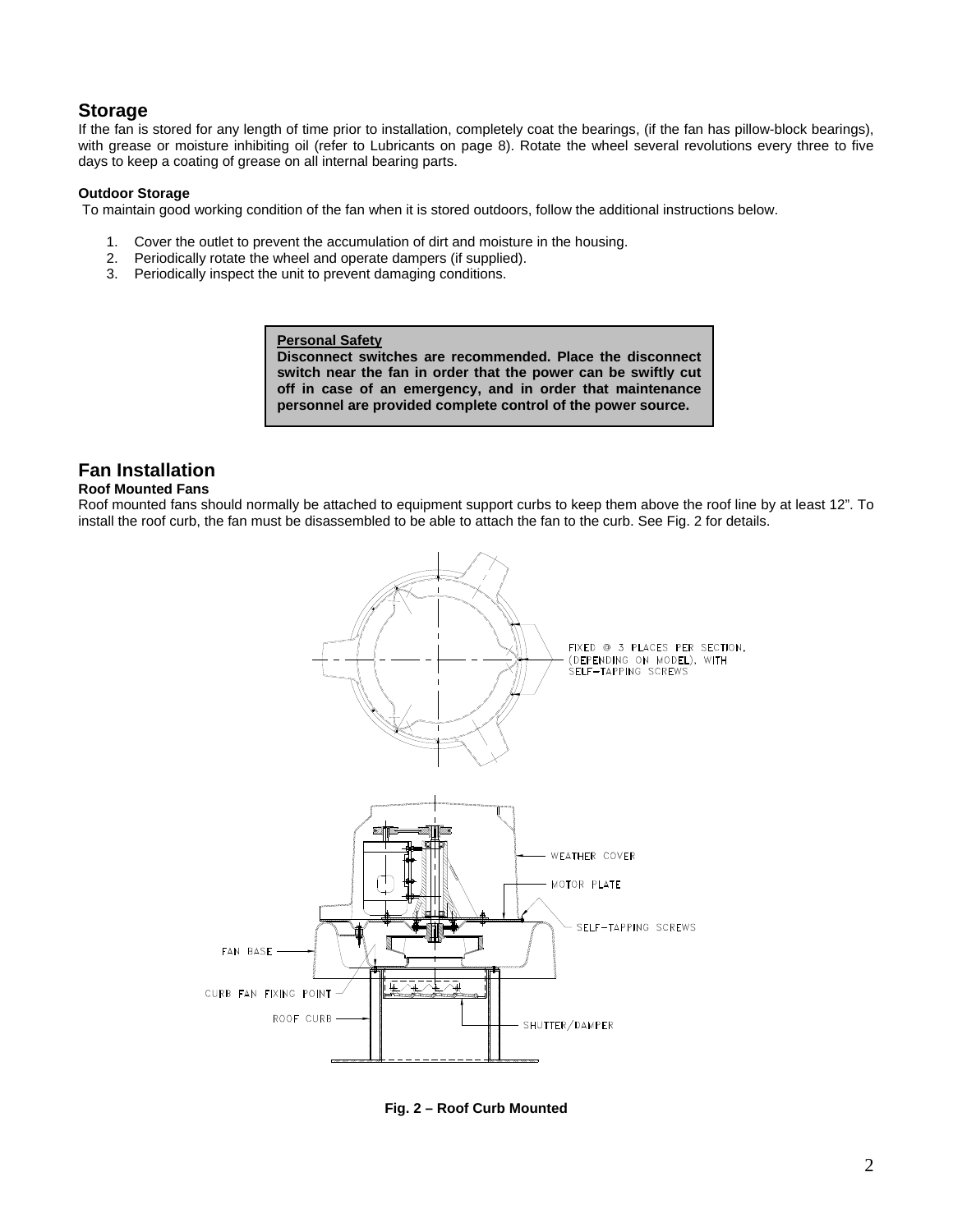### **Roof Curb Attachment**

Please refer to Fig. 2. To attach an assembled fan onto a roof curb, do the following –

- 1. Remove the weather cover; it is attached to the motor plate with self-tapping screws.
- 2. Unbolt and remove the motor plate, complete with the motor/flange-bearing and wheel assembly.
- 3. If a shutter or damper is to be installed, then insert inside the roof curb, or attach to the underside of the fan base, depending on the type used.
- 4. Position the fan base section on top of the roof curb. Rotate the base so that the roof drain is on the outside of the curb for water run-off.
- 5. Fasten the fan base section to the roof curb with counter sunk, self-tapping screws at center distances as shown on the submittal 'Technical Data' sheets. Lag screws may also be used, as long as the bolt head is flush with the top of the curb.
- 6. Reassembly of the fan parts are the reversal of disassembly.

#### **Wall Attachment**

The fan is attached in a similar way to roof mounting, except that the curb is replaced by spacer blocks or frame, (not supplied). See Fig. 3 for details.



**Fig. 3 – Wall Mounted** 

### **Wheel-to-Inlet Clearance/Overlap**

The correct wheel-to-inlet clearance/overlap is critical to proper fan performance. This clearance should be verified before initial start-up since rough handling during shipment could cause a shift in fan components. Refer to Fig. 4 - Wheel/Inlet clearance for details  $-$  the gap should be 1/8" on all sizes of RKW fans.



 **Fig. 4 – Wheel/Inlet Clearance**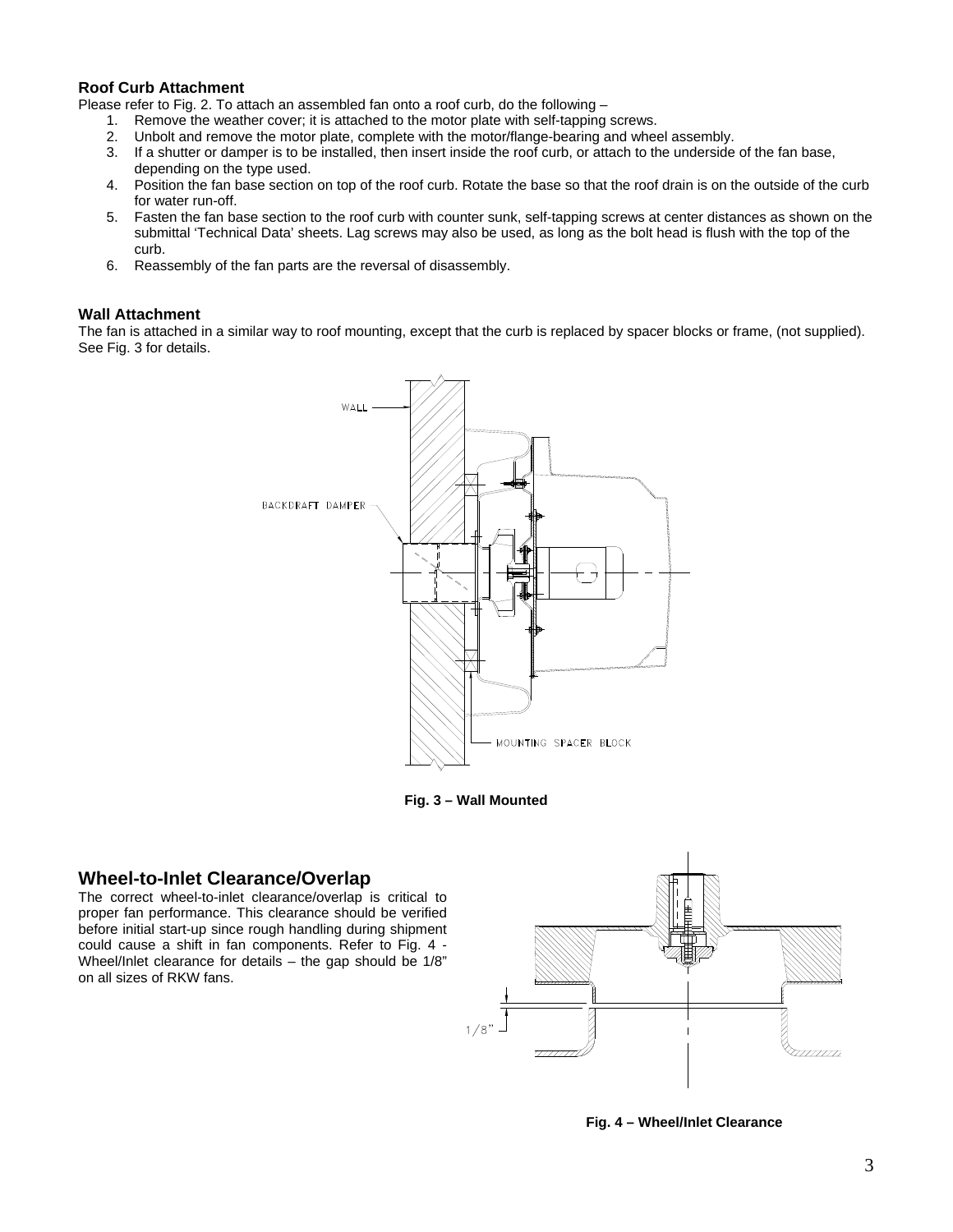### **Belt and Pulley Installation**

Belt tension is determined by the sound the belts make when the fan is first started. Belts will produce a loud squeal, which dissipates after the fan is operating at full capacity. If the belt tension is too tight or too loose, lost efficiency and possible damage can occur. Do not change the pulley pitch diameter to change tension. This will result in a different fan speed than desired.

- 1. Loosen motor plate adjustment nuts and move the motor plate in order that the belts can easily slip into the grooves on the pulleys. Never pry, roll, or force the belts over the rim of the pulley.
- 2. Slide the motor plate back until proper tension is reached. For proper tension a deflection of approximately  $\frac{1}{4}$ " per foot of center distance should be obtained by firmly pressing the belt. Refer to Fig. 5.
- 3. Lock the motor plate adjustment nuts in place.
- 4. Ensure pulleys are properly aligned. Refer to Fig. 7



**Fig. 5 – Belt & Pulley Tension** 

### **Pulley Alignment**

Pulley alignment is adjusted by loosening the motor pulley setscrew and by moving the motor pulley on the motor shaft, or by moving the entire motor along the motor mounting bracket. Fig. 6 illustrates correct and incorrect pulley alignment.



**Fig. 6 – Pulley Alignment** 

 A recommended method of inspecting the pulley alignment is shown in Fig. 7. With the shorter leg of a carpenter's square or other straight edge lying along the case of the motor, adjust the position of the motor pulley (or the motor) until the longer leg of the square is parallel to the belt. For more accuracy – use a laser alignment tool, if available. Read the instructions that come with the kit.



### **Wiring Installation**

**Fig. 7 – Pulley Alignment Method**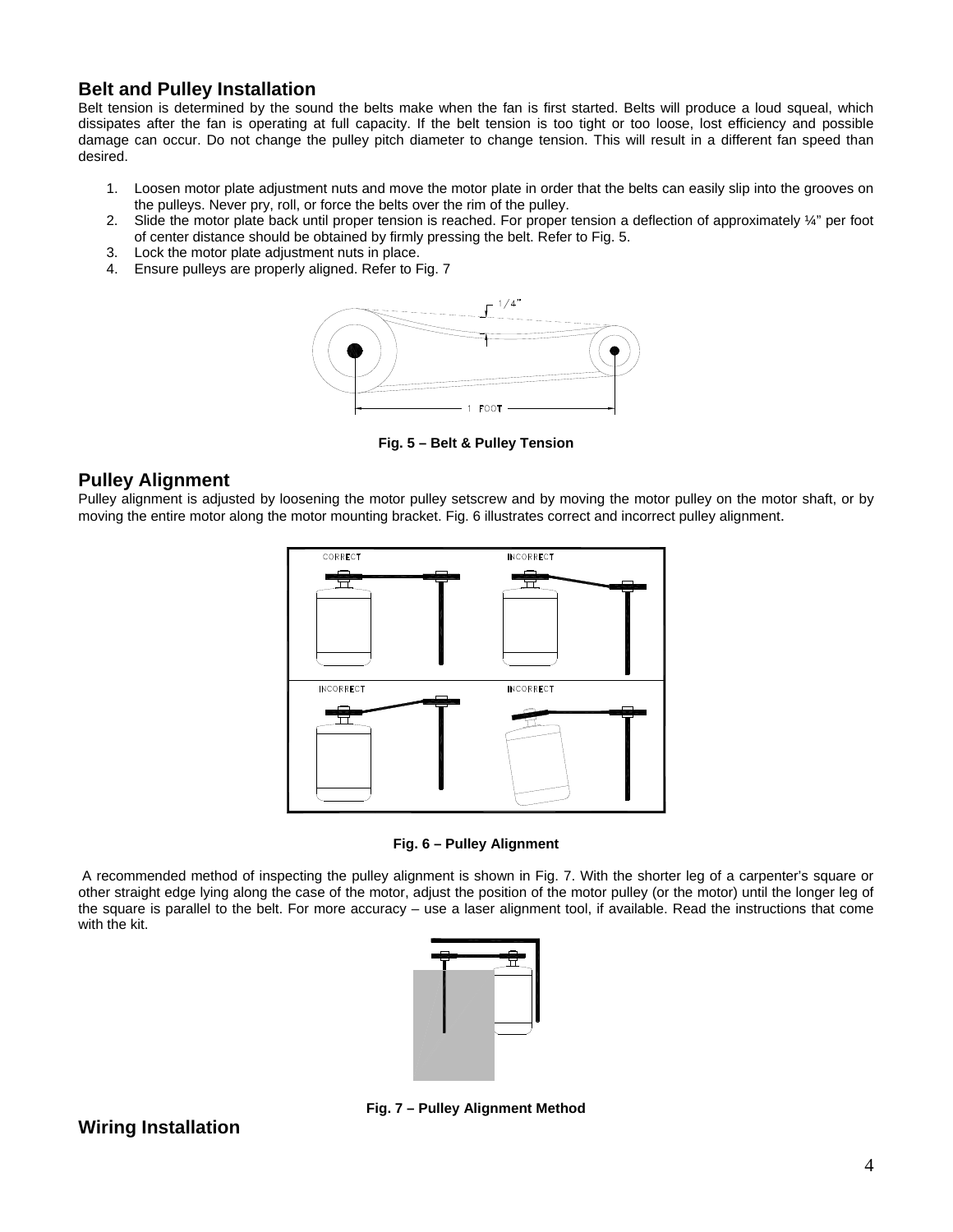All wiring should be in accordance with local ordinances and the National Electrical Code, NFPA 70. Ensure the power supply (voltage, frequency, and current carrying capacity of wires) are in accordance with the motor nameplate. *Lock off all power sources before unit is wired to power source.* 

Leave enough slack in the wiring to allow for motor movement when adjusting belt tension. Some fractional motors have to be removed in order to make the connection with the terminal box at the end of the motor. To remove the motor, remove bolts securing motor base to power assembly. Do not remove motor mounting bolts. The fans will have a hole provided at the base of the bearing pedestal to accommodate wiring.

> **Personal Safety Disconnect switches are recommended. Place the disconnect switch near the fan in order that the power can be swiftly cut off in case of an emergency, and in order that maintenance personnel are provided complete control of the power source.**

*Follow the wiring diagram in the disconnect switch and the wiring diagram provided with the motor. Correctly label the circuit on the main power box and always identify a closed switch to promote safety (i.e. red tape over a closed switch).* 

### **Wiring Diagrams**

### **Single Speed, Single Phase Motor**



When ground is required, attach to ground A or B with No. 6 thread forming screw. To reverse, interchange T-1 and T-4 leads.

#### **2 Speed, 2 Winding, Single Phase Motor**



When ground is required, attach to ground A or B with No. 6 thread forming screw. To reverse, interchange T-1 and T-4 leads.

# **Single Speed, Single Phase, Dual Voltage**



When ground is required, attach to ground A or B with No. 6 thread forming screw. To reverse, interchange T-5 and J-10 leads.

#### **3 Phase, 9 Lead Motor**  Low Voltage **High Voltage** 208/230 Volts 460 Volts  $\begin{array}{c} 4 & 5 & 6 \\ 8 & 8 & 8 \\ 7 & 8 & 9 \end{array}$  $182838$ <br>  $71399$ 1929 39  $L_1$   $L_2$   $L_3$  $L_1$   $L_2$   $L_3$

To reverse, interchange any 2 line leads.

# **2 Speed, 1 Winding, 3 Phase Motor**



To reverse, interchange any 2 line leads. Motors require magnetic control.

#### **2 Speed, 2 Winding, 3 Phase**



To reverse: High speed-interchange leads T11 & T12. Low speed-interchange leads T1 & T2. Both speeds-interchange any 2 line leads.

### 5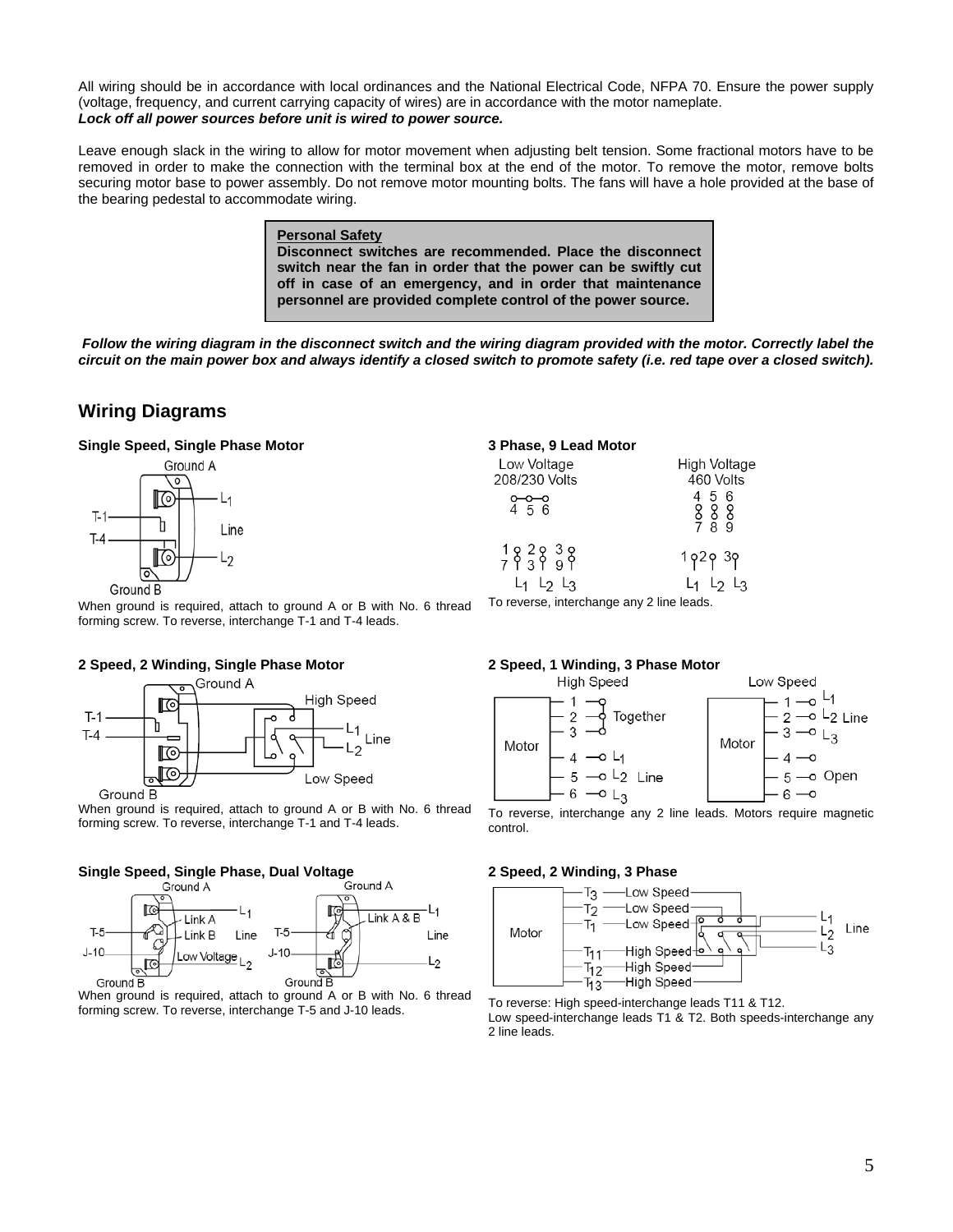### **Final Installation Steps**

- 1. Inspect fasteners and setscrews, particularly fan mounting and bearing fasteners, and tighten according to the recommended torque shown in the table Recommended Torque for Setscrews/Bolts.
- 2. Inspect for correct voltage with voltmeter.
- 3. Ensure all accessories are installed.

|                                |                         | Setscrews                        | Hold Down Bolts |                  |                           |
|--------------------------------|-------------------------|----------------------------------|-----------------|------------------|---------------------------|
| Size                           | Key Hex                 | Recommended<br>Torque (Inch-Ibs) |                 |                  |                           |
|                                | Across<br><b>Flats</b>  | Min.                             | Max.            | Size             | Wrench<br>Torque Inch-Ibs |
| 10<br>No.                      | 3/32"                   | 28                               | 33              | $8 - 16$<br>3    | 240                       |
|                                | '8"                     | 66                               | 80              | $2" - 13$        | 600                       |
| 16<br>5                        | $'3\overline{2"}$<br>5. | 126                              | 156             | $8" - 11$<br>5   | 1200                      |
| ່8"                            | 16"<br>3                | 228                              | 275             | 3<br>$-10$       | 2100                      |
| 16"                            | '32"                    | 348                              | 384             | $\sqrt{8}$<br>-9 | 2040                      |
| ,,                             | ,,                      | 504                              | 600             | -8               | 3000                      |
| $\overline{\mathbf{g}}$ "<br>5 | 16"<br>5                | 1104                             | 1200            | $8 - 7$          | 4200                      |
| ,,,                            | '8"                     | 1440                             | 1800            | $1" - 7$         | 6000                      |

**Recommended Torque for Setscrews/Bolts (IN/LB)** 

### **Operation**

#### **Pre-Start Checks**

- 1. Lock out all the primary and secondary power sources.
- 2. Ensure fasteners and setscrews, particularly those used for mounting the fan, are tightened.
- 3. Inspect belt tension and pulley alignment.
- 4. Inspect motor wiring.
- 5. Ensure belt touches only the pulleys.
- 
- 6. Ensure fan and any ductwork are clean and free of debris.<br>7. Inspect wheel-to-inlet clearance. The correct wheel-to-inlet Inspect wheel-to-inlet clearance. The correct wheel-to-inlet clearance is critical to proper fan performance.
- 8. Restore power to the fan.

### **Start Up**

Turn the fan on. In variable speed units, set the fan to its lowest speed and inspect for the following:

- 1. Direction of rotation.
- 2. Excessive vibration.
- 3. Unusual noise.
- 4. Bearing noise.
- 5. Improper belt alignment or tension (listen for squealing).
- 6. Improper motor amperage or voltage.

*If a problem is discovered, immediately shut the fan off. Lock out all electrical power and check for the cause of the trouble. See Troubleshooting.* 

### **Inspection**

Inspection of the fan should be conducted in the first **30 minutes**, **8 hour** and **24 hour** intervals of satisfactory operation. During the inspections, stop the fan and inspect as per the *Conditions Chart*.

#### **30 Minute Interval**

Inspect bolts, setscrews, and motor mounting bolts. Adjust and tighten as necessary.

#### **8 Hour Interval**

Inspect belt alignment and tension. Adjust and tighten as necessary.

#### **24 Hour Interval**

Inspect belt tension, bolts, setscrews, and motor mounting bolts. Adjust and tighten as necessary.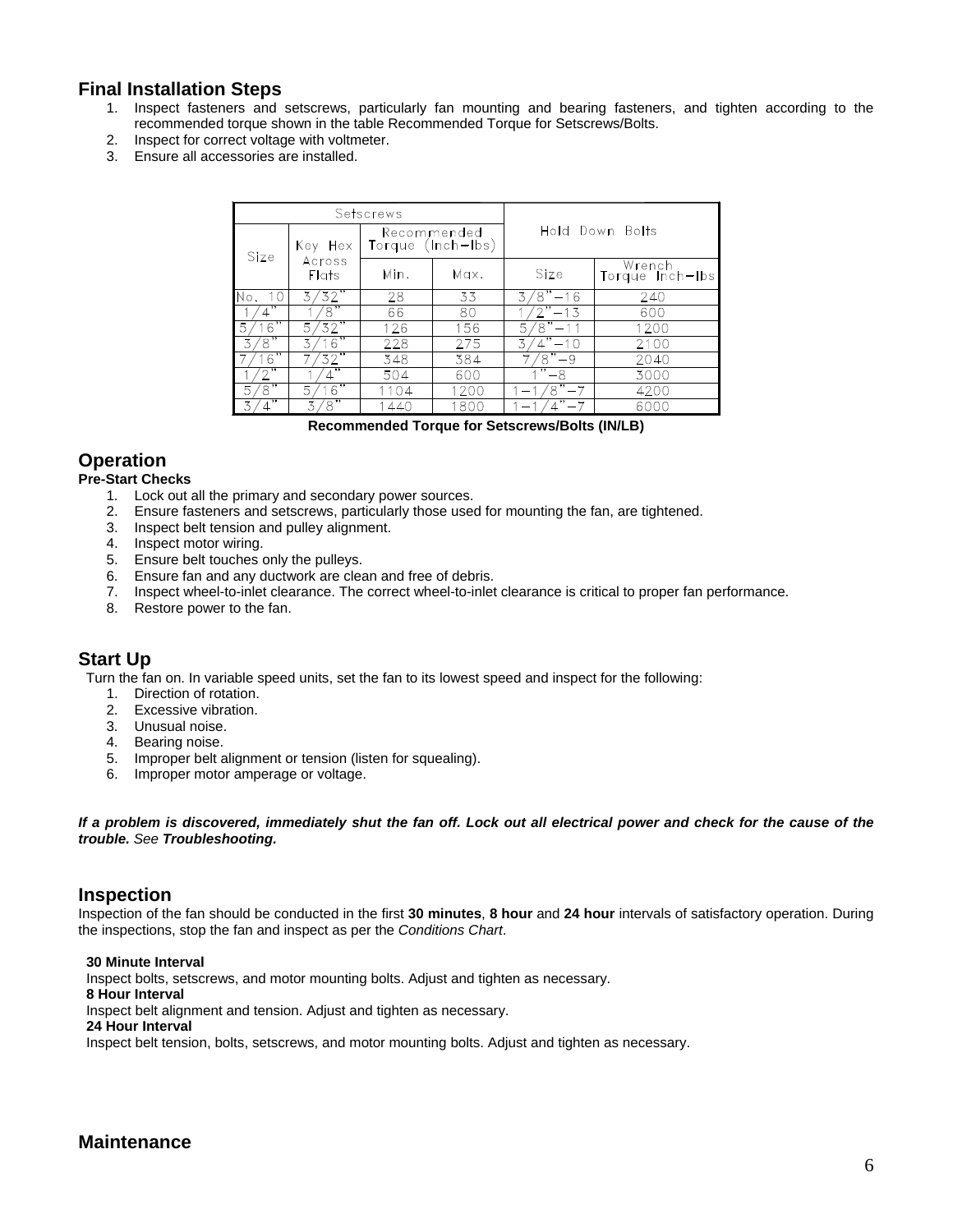Establish a schedule for inspecting all parts of the fan. The frequency of inspection depends on the operating conditions and location of the fan.

Inspect fans exhausting corrosive or contaminated air within the first month of operation. Fans exhausting contaminated air (airborne particles) should be inspected every three months, or sooner. Regular inspections are recommended for fans exhausting non-contaminated air.

It is recommended the following inspection be conducted twice per year.

- Inspect bolts and setscrews for tightness. Tighten as necessary. Worn setscrews should be replaced immediately.
- Inspect belt wear and alignment. Replace worn belts with new belts and adjust alignment as needed. See Belt and Pulley Installation on page. 4.
- Inspect springs and rubber isolators for deterioration and replace as needed.
- Inspect for cleanliness. Clean exterior surfaces only. Removing dust and grease on motor housing assures proper motor cooling. Removing dirt from the wheel and housing prevents imbalance and damage.

### **Lubricants**

*M.K. Plastics* uses petroleum lubricant in a lithium base. Other types should not be used unless the bearings and lines have been flushed clean. If another type of grease is used, it should be lithium-based grease conforming to NLGI grade 2 consistencies.

A NLGI grade 2 grease is a light viscosity, low-torque, and rust inhibiting lubricant that is water resistant. Its temperature range is from –30ºF to +200ºF and capable of intermittent highs of +250ºF.

### **Motor Bearings**

Motor bearings are pre-lubricated and sealed. Under normal conditions they will not require further maintenance for a period of 10 years. However, it is advisable to have your maintenance department remove and disassemble the motor, and lubricate the bearings after 3 years of operation in excessive heat and or in a contaminated air stream consisting of airborne particles.

### **Fan Bearings**

RKW fans normally have permanently sealed flange-bearings that do not require greasing. However, some fans could have greasable pillow-block bearings. These bearings are lubricated through a grease fitting on the bearing and should be lubricated by the schedule, *Conditions Chart.* 

| <b>Conditions Chart</b> |                       |                           |                          |  |  |  |
|-------------------------|-----------------------|---------------------------|--------------------------|--|--|--|
| <b>RPM</b>              | Temperature           | <b>Fan Status</b>         | <b>Greasing Interval</b> |  |  |  |
| 100                     | Up to 120°F           | Clean                     | 6 to 12 months           |  |  |  |
| 500                     | Up to 150°F           | Clean                     | 2 to 6 months            |  |  |  |
| 1000                    | Up to $210^{\circ}$ F | Clean                     | 2 weeks to 2 months      |  |  |  |
| 1500                    | Over 210°F            | Clean                     | Weekly                   |  |  |  |
| Any Speed               | Up to $150^{\circ}$ F | Dirty                     | 1 week to 1 month        |  |  |  |
| Any Speed               | Over 150°F            | Dirty                     | Daily to 2 weeks         |  |  |  |
| Any Speed               | Any Temperature       | <b>Very Dirty</b>         | Daily to 2 weeks         |  |  |  |
| Any Speed               | Any Temperature       | <b>Extreme Conditions</b> | Daily to 2 weeks         |  |  |  |

For best results, lubricate the bearings while the fan is in operation. Pump grease in slowly until a slight bead forms around the bearing seals. Excessive grease can burst seals resulting in high operating temperatures, thus reducing bearing life. In the event the bearing cannot be seen, use no more than three injections with a hand-operated grease gun.

### **Motor Service**

Should the motor prove defective within one-year period, contact *M.K. Plastics* directly, or your nearest motor service representative.

### **Changing Shaft Speed**

All belt driven fans with motors up to and including 3 hp (182T max.) are equipped with variable pitch motor pulleys. To change the fan speed, perform the following:

- 1. Loosen setscrews on driver (motor) pulley and remove key, if equipped.
- 2. Turn the pulley rim to open or close the groove facing. If the pulley has multiple grooves, all must be adjusted to the same width.
- 3. After adjustment, inspect for proper belt tension and alignment.

#### **Speed Reduction**

Open the pulley in order that the belt rides deeper in the groove (smaller pitch diameter).

#### **Speed Increase**

Close the pulley in order that the belt rides higher in the groove (larger pitch diameter). Ensure that the RPM limits of the fan and the horsepower limits of the motor are maintained, which can be read on the motor nameplate.

### **Pulley & Belt Replacement**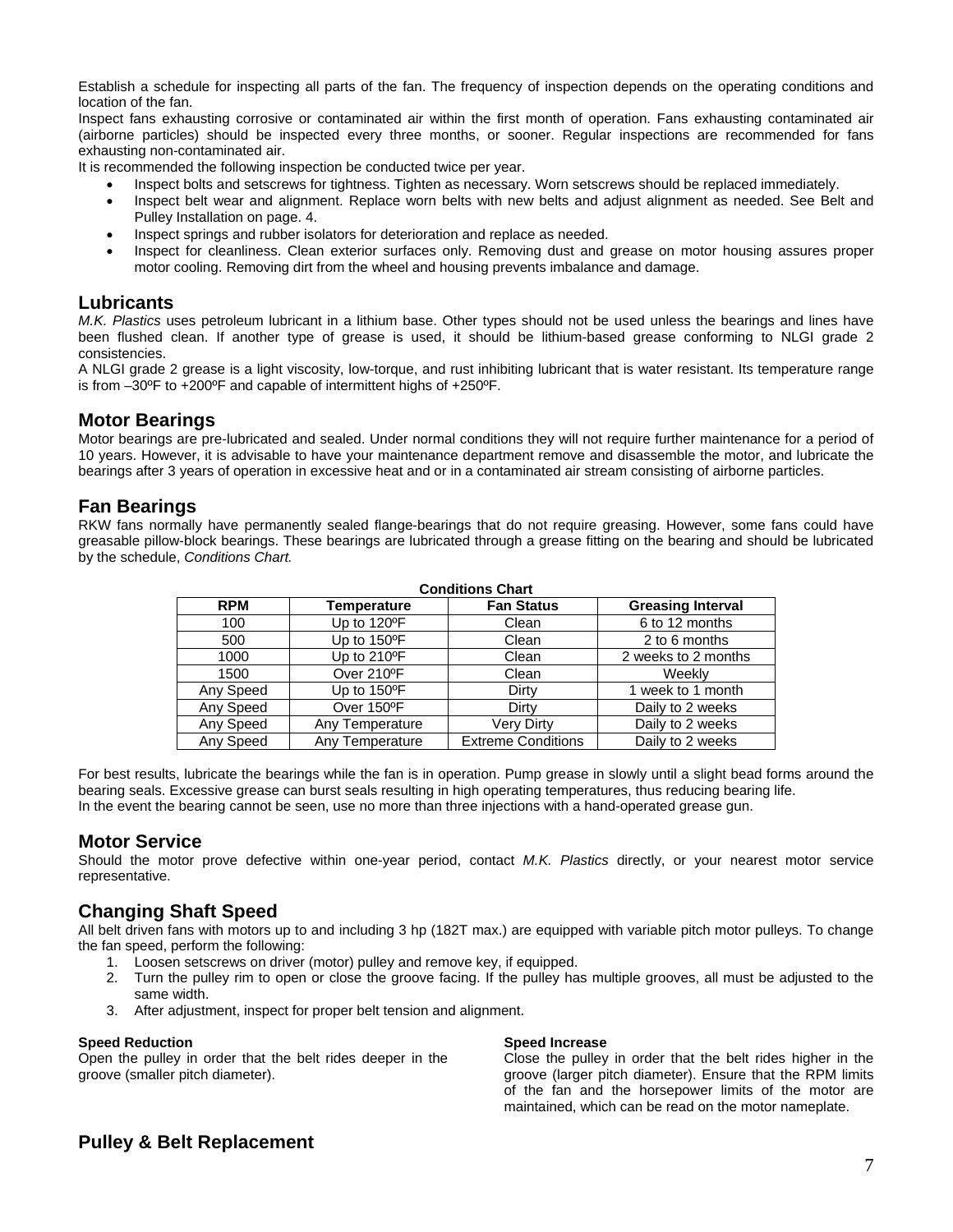- 1. Remove pulleys from their respective shafts.
- 2. Clean the motor and fan shafts.
- 3. Clean bores of pulleys and coat the bores with heavy oil.
- 4. Remove grease, rust, or burns from the pulleys and shafts.
- 5. Remove burrs from the shaft by sanding.
- 6. Place fan pulley on the fan shaft and motor pulley on its shaft. Damage to the pulleys can occur when excessive force is used in placing the pulleys on their respective shafts.
- 7. Tighten in place.
- 8. Install belts on pulleys and align as described in the *Belt and Pulley Installation* section.

### **Flange Bearing & Wheel Replacement**

Please refer to Fig. 8 for the following procedures. The fan bearings are housed inside the flange bearing assembly, which includes the shaft. It is easier and quicker to replace the entire assembly, rather than the bearings themselves.



#### **Fig. 8 – Flange Bearing Assembly**

- 1. Remove the fan motor cover.
- 2. Remove the fan drive belt and pulley.
- 3. Unbolt and remove the motor plate, complete with the motor/flange-bearing and wheel assembly – see page 3. for further details. This will give you access to the wheel.
- 4. Remove by unscrewing the front protective cap, and then the nut, washers and threaded stud.
- 5. Remove the wheel from the shaft a 2-jaw puller may be needed.
- 6. Remove the assembly hardware that holds the entire flange-bearing assembly to the motor support. The flange bearing assembly can now be removed, complete with the shaft.
- 1. V-belt
- 2. Motor Pulley
- 3. Flange-bearing assembly
- 4. Shaft
- 5. HEX screws, nuts & washers
- 6. Shaft seal
- 7. HEX nut & washers
- 8. Cap
- 9. Threaded stud
- 10. Wheel key
- 11. Neoprene gasket

- 7. Before replacing the assembly, make sure the shaft and keys are clean and smooth.
- 8. Re-attach the flange bearing assembly to the stand plate, but make sure the gaskets and seals are in good condition. Replace if necessary.
- 9. Inspect and clean the bore of the wheel. Gently slide the wheel onto the shaft after inserting the key, and re-install the threaded stud, nut and washers to the shaft, and tighten. Make sure the wheel hub is sitting well against the snap ring on the shaft. Re-install the cap and tighten well.
- 10. Re-attach all the pulleys and adjust the belt tension.
- 11. Test run and retighten all screws and bolts if necessary.